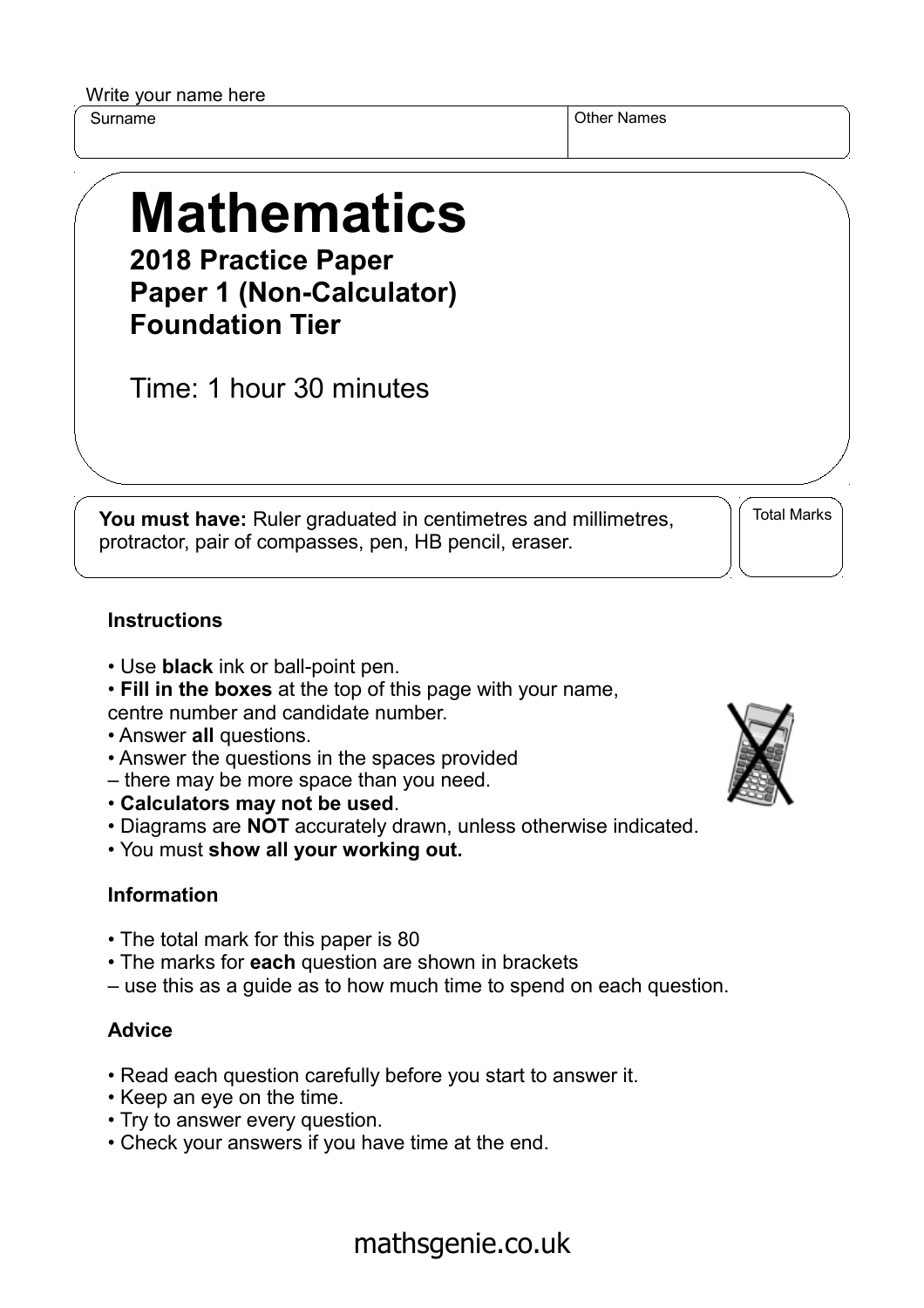| $\mathbf{1}$ | Simplify $x + x + x + y$                  |                                  |
|--------------|-------------------------------------------|----------------------------------|
|              |                                           |                                  |
|              |                                           |                                  |
|              |                                           |                                  |
|              |                                           | (Total for question 1 is 1 mark) |
|              |                                           |                                  |
| 2            | Simplify $2 \times a \times b \times 5$   |                                  |
|              |                                           |                                  |
|              |                                           |                                  |
|              |                                           |                                  |
|              |                                           |                                  |
|              |                                           | (Total for question 2 is 1 mark) |
| 3            | Write 23 860 correct to the nearest 1000. |                                  |
|              |                                           |                                  |
|              |                                           |                                  |
|              |                                           |                                  |
|              |                                           |                                  |
|              |                                           | (Total for question 3 is 1 mark) |
| 4            | Write $\frac{1}{4}$ as a percentage.      |                                  |
|              |                                           |                                  |
|              |                                           |                                  |
|              |                                           |                                  |
|              |                                           |                                  |
|              |                                           | (Total for question 4 is 1 mark) |
|              |                                           |                                  |
| 5            | Change 2500 millilitres into litres.      |                                  |
|              |                                           |                                  |
|              |                                           |                                  |
|              |                                           | litres                           |
|              |                                           |                                  |
|              |                                           | (Total for question 5 is 1 mark) |
|              |                                           |                                  |
|              |                                           |                                  |
|              |                                           |                                  |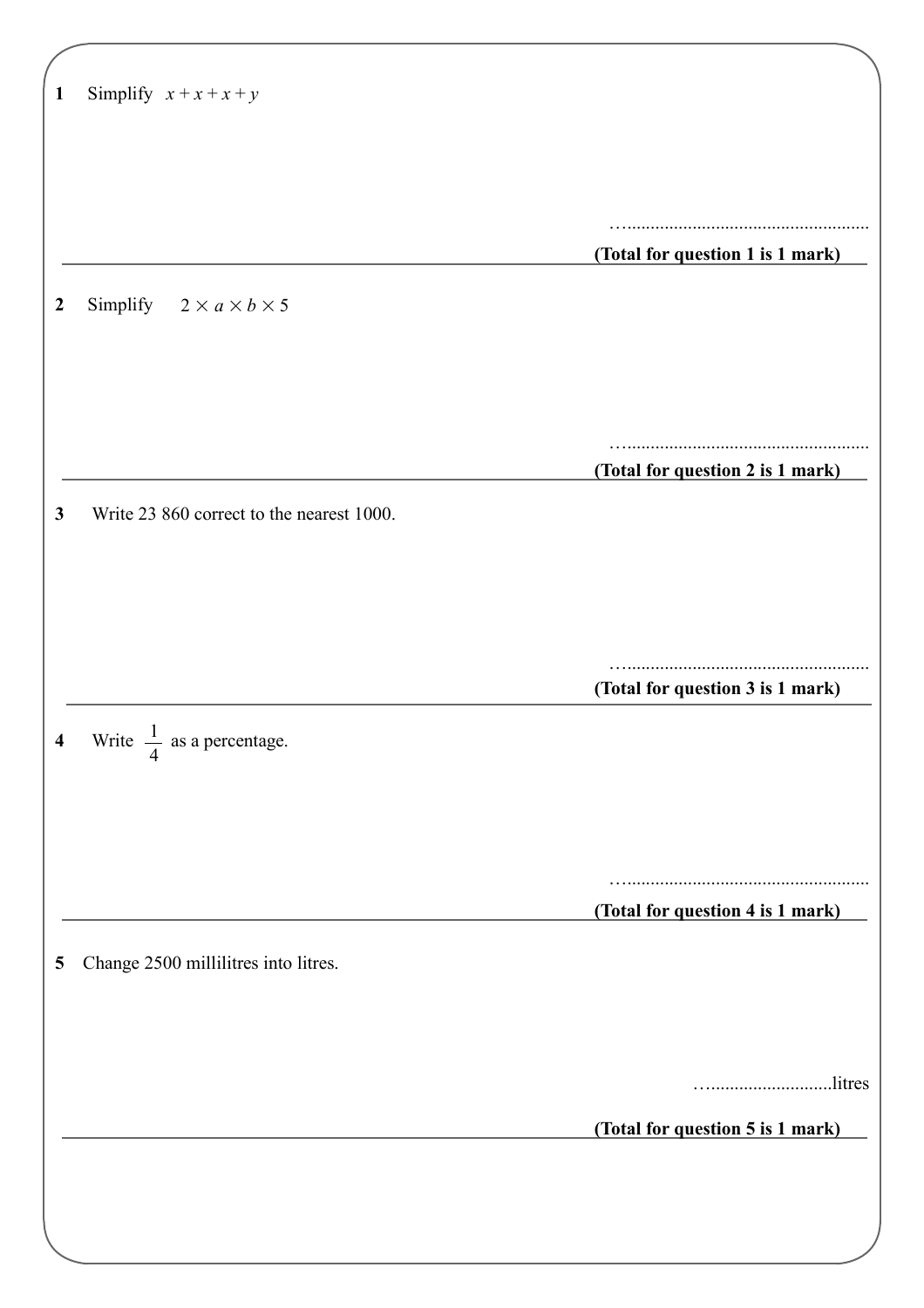| Solve $2y + 3 = 17$ |                                                                              |      |      |                |                                                              |      |                                                                  |                |     |                                   |     |
|---------------------|------------------------------------------------------------------------------|------|------|----------------|--------------------------------------------------------------|------|------------------------------------------------------------------|----------------|-----|-----------------------------------|-----|
|                     |                                                                              |      |      |                |                                                              |      |                                                                  |                |     |                                   |     |
|                     |                                                                              |      |      |                |                                                              |      |                                                                  |                |     |                                   |     |
|                     |                                                                              |      |      |                |                                                              |      |                                                                  |                |     |                                   |     |
|                     |                                                                              |      |      |                |                                                              |      |                                                                  |                |     |                                   |     |
|                     |                                                                              |      |      |                |                                                              |      |                                                                  |                |     |                                   |     |
|                     |                                                                              |      |      |                |                                                              |      |                                                                  |                |     |                                   |     |
|                     |                                                                              |      |      |                |                                                              |      |                                                                  |                |     | (Total for question 6 is 2 marks) |     |
|                     | Abe buys $t$ tins and $b$ boxes.                                             |      |      |                | There are 20 chocolates in a tin and 10 chocolates in a box. |      | Write an expression for the total number of chocolates Abe buys. |                |     |                                   |     |
|                     | (a) Write these numbers in order of size.                                    |      |      |                |                                                              |      |                                                                  |                |     | (Total for question 7 is 2 marks) |     |
|                     | Start with the smallest number.                                              |      | 2.47 |                | 2.047                                                        |      | 2.407                                                            |                | 2.4 |                                   |     |
|                     | (b) Write these numbers in order of size.<br>Start with the smallest number. |      |      |                |                                                              |      |                                                                  |                |     |                                   | (1) |
|                     |                                                                              | $-3$ |      | $\overline{2}$ |                                                              | $-7$ |                                                                  | $\overline{4}$ |     | $\mathbf{1}$                      |     |
|                     |                                                                              |      |      |                |                                                              |      |                                                                  |                |     |                                   |     |
|                     |                                                                              |      |      |                |                                                              |      |                                                                  |                |     |                                   |     |
|                     |                                                                              |      |      |                |                                                              |      |                                                                  |                |     |                                   | (1) |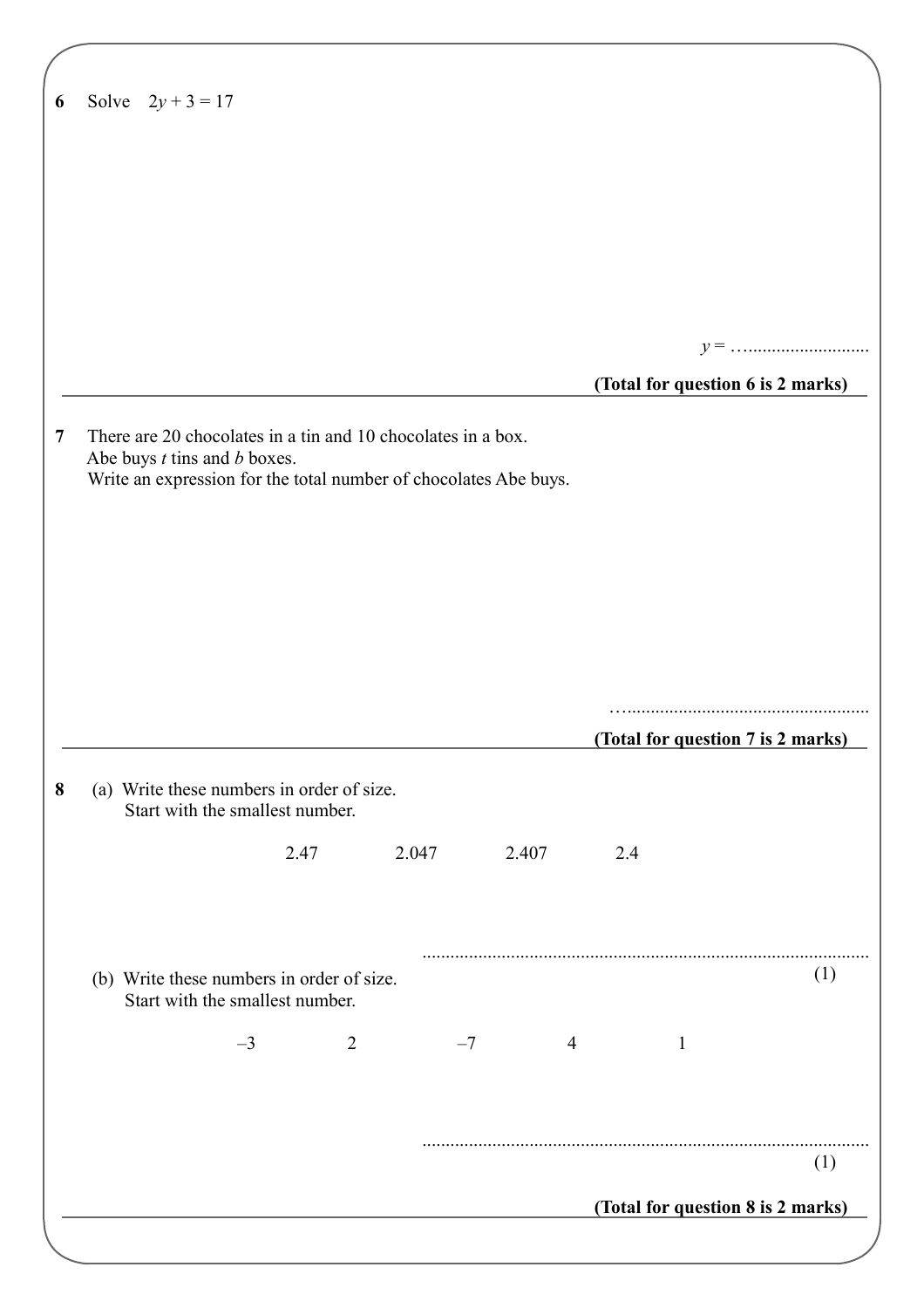| $\boldsymbol{9}$ | Here are the first 5 terms of a sequence.                                                                   |                |                |                                             |               |    |                                    |
|------------------|-------------------------------------------------------------------------------------------------------------|----------------|----------------|---------------------------------------------|---------------|----|------------------------------------|
|                  |                                                                                                             | $\overline{2}$ | $\overline{7}$ | 12                                          | 17            | 22 |                                    |
|                  |                                                                                                             |                |                |                                             |               |    |                                    |
|                  | (a) Find the next term of this sequence.                                                                    |                |                |                                             |               |    |                                    |
|                  |                                                                                                             |                |                |                                             |               |    |                                    |
|                  | The <i>n</i> th term of a different sequence is $2n^2 - 3$<br>(b) Work out the $5th$ term of this sequence. |                |                |                                             |               |    | (1)                                |
|                  |                                                                                                             |                |                |                                             |               |    |                                    |
|                  |                                                                                                             |                |                |                                             |               |    | (1)                                |
|                  |                                                                                                             |                |                |                                             |               |    | (Total for question 9 is 2 marks)  |
|                  |                                                                                                             |                |                |                                             |               |    |                                    |
| 10               | Here are four fractions.                                                                                    |                |                |                                             |               |    |                                    |
|                  |                                                                                                             |                |                | $\frac{4}{15}$ $\frac{1}{5}$ $\frac{7}{30}$ | $\frac{1}{6}$ |    |                                    |
|                  | Write these fractions in order of size.<br>Start with the smallest fraction.                                |                |                |                                             |               |    |                                    |
|                  |                                                                                                             |                |                |                                             |               |    |                                    |
|                  |                                                                                                             |                |                |                                             |               |    |                                    |
|                  |                                                                                                             |                |                |                                             |               |    |                                    |
|                  |                                                                                                             |                |                |                                             |               |    |                                    |
|                  |                                                                                                             |                |                |                                             |               |    |                                    |
|                  |                                                                                                             |                |                |                                             |               |    |                                    |
|                  |                                                                                                             |                |                |                                             |               |    |                                    |
|                  |                                                                                                             |                |                |                                             |               |    |                                    |
|                  |                                                                                                             |                |                |                                             |               |    | (Total for question 10 is 2 marks) |
|                  |                                                                                                             |                |                |                                             |               |    |                                    |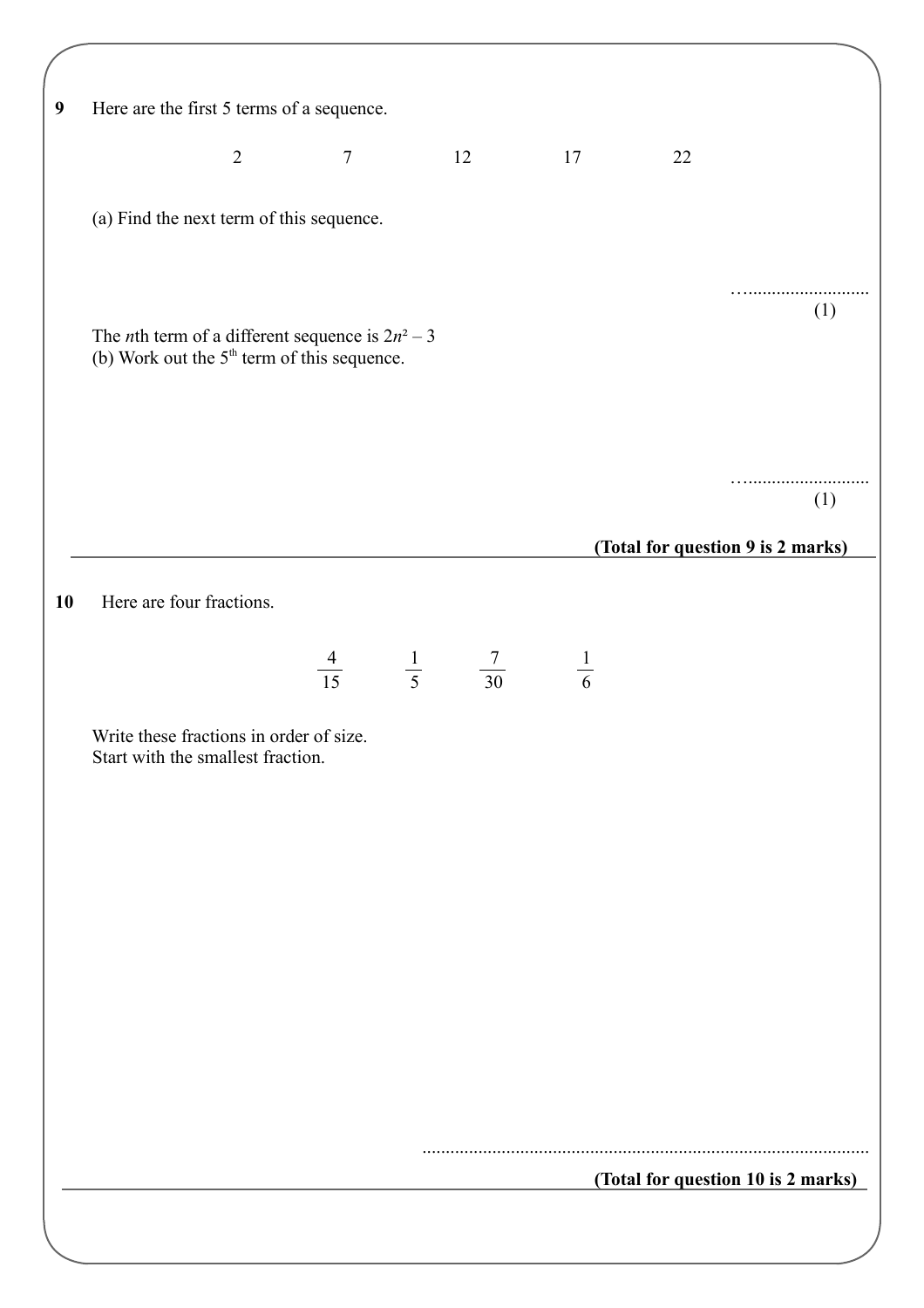| 11 | Liam goes to a Cafe.                        |
|----|---------------------------------------------|
|    | He buys<br>2 coffees for £1.60 each         |
|    | 3 teas for £1.10 each                       |
|    | 2 cakes for £2.15 each                      |
|    | Work out the total amount that Liam spends. |
|    |                                             |
|    |                                             |
|    |                                             |
|    |                                             |
|    |                                             |
|    |                                             |
|    |                                             |
|    |                                             |
|    |                                             |
|    |                                             |
|    |                                             |
|    |                                             |
|    | (Total for question 11 is 2 marks)          |
|    |                                             |
| 12 | Work out 252% of 120.                       |
|    |                                             |
|    |                                             |
|    |                                             |
|    |                                             |
|    |                                             |
|    |                                             |
|    |                                             |
|    |                                             |
|    |                                             |
|    |                                             |
|    |                                             |
|    |                                             |
|    |                                             |
|    |                                             |
|    |                                             |
|    |                                             |
|    | (Total for question 12 is 2 marks)          |

 $\overline{\phantom{a}}$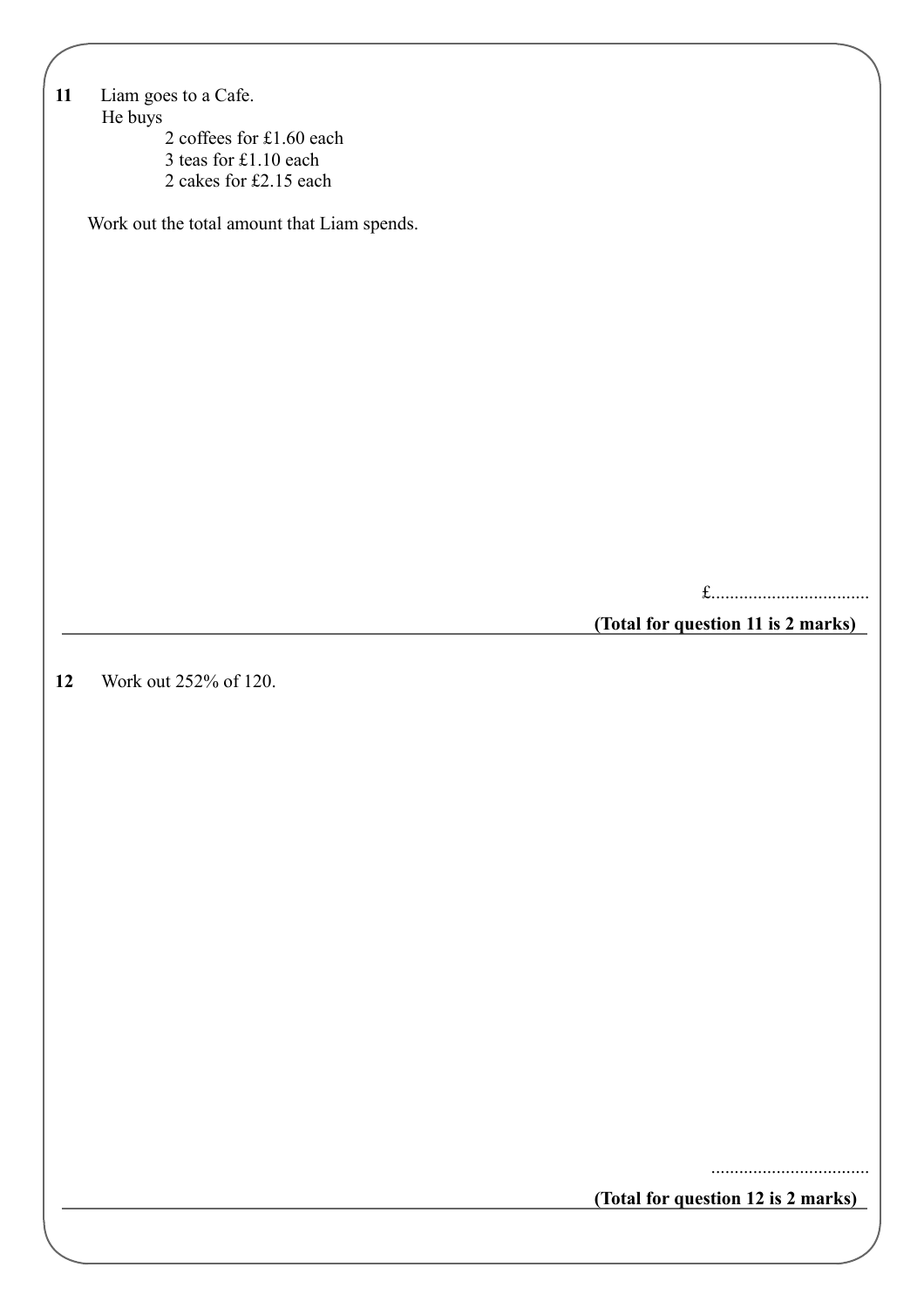| Work out $5.23 \times 3.7$ |
|----------------------------|

............................................

**(Total for question 13 is 3 marks)**

**14** A model car has the length of 8cm.

The scale of the model is 1:50

 Work out the length of the real car. Give your answer in metres.

**(Total for question 14 is 2 marks)**

............................................m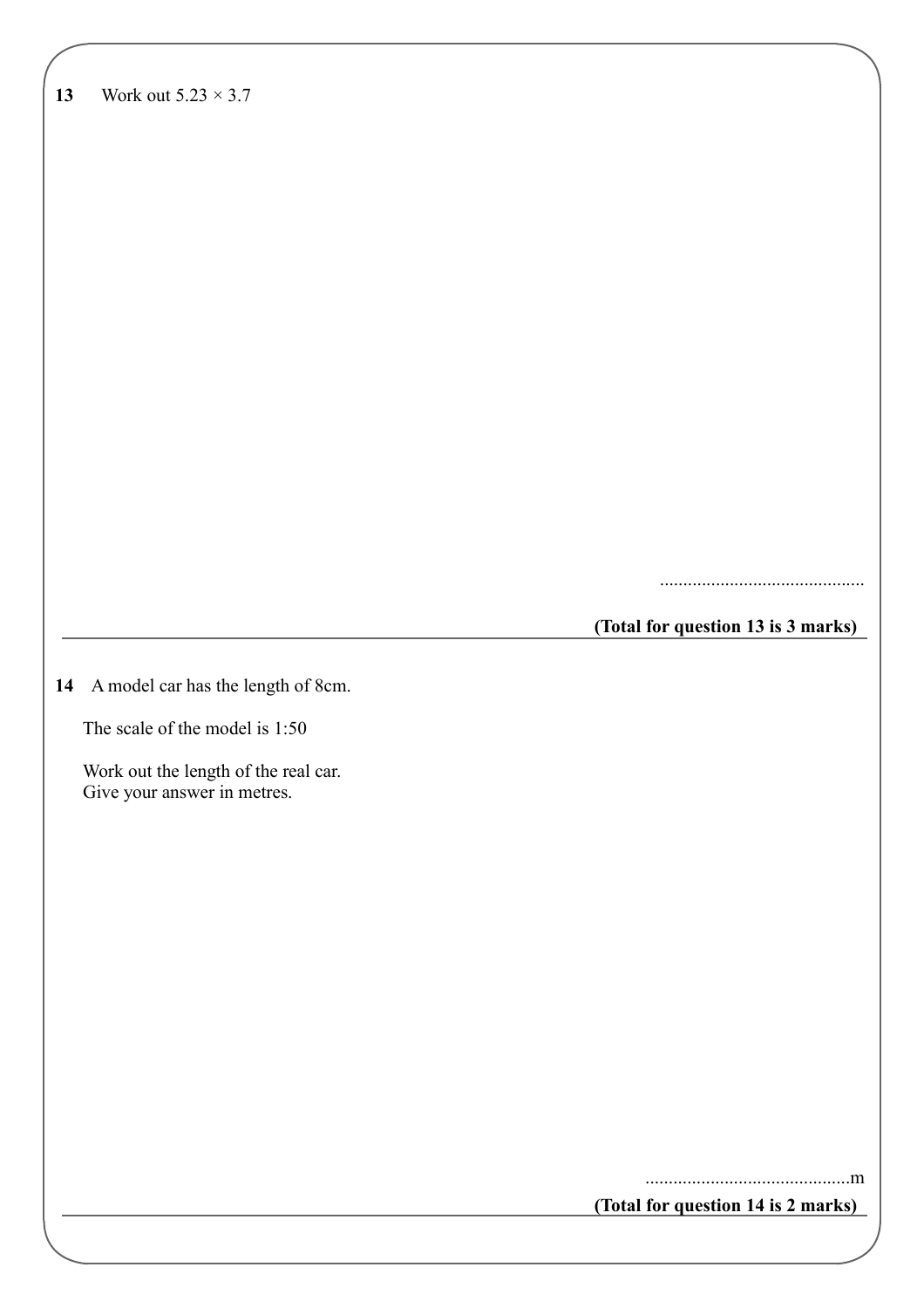| 15 David buys 3 pens and 5 pencils from the stationary shop.                                     |                                    |
|--------------------------------------------------------------------------------------------------|------------------------------------|
| The total cost is $£1.15$ .                                                                      |                                    |
| James buys 4 pens for £1.20.                                                                     |                                    |
| Work out how much it would cost to buy 1 pen and 2 pencils.                                      |                                    |
|                                                                                                  |                                    |
|                                                                                                  |                                    |
|                                                                                                  |                                    |
|                                                                                                  |                                    |
|                                                                                                  |                                    |
|                                                                                                  |                                    |
|                                                                                                  |                                    |
|                                                                                                  |                                    |
|                                                                                                  |                                    |
|                                                                                                  | (Total for question 15 is 3 marks) |
|                                                                                                  |                                    |
|                                                                                                  |                                    |
| 16 In a bag there are blue sweets and red sweets. The ratio of blue sweets to red sweets is 5:3. |                                    |
| What fraction of the sweets are blue?                                                            |                                    |
|                                                                                                  |                                    |
|                                                                                                  |                                    |
|                                                                                                  |                                    |
|                                                                                                  |                                    |
|                                                                                                  |                                    |
|                                                                                                  |                                    |
|                                                                                                  |                                    |
|                                                                                                  |                                    |
|                                                                                                  |                                    |
|                                                                                                  |                                    |
|                                                                                                  |                                    |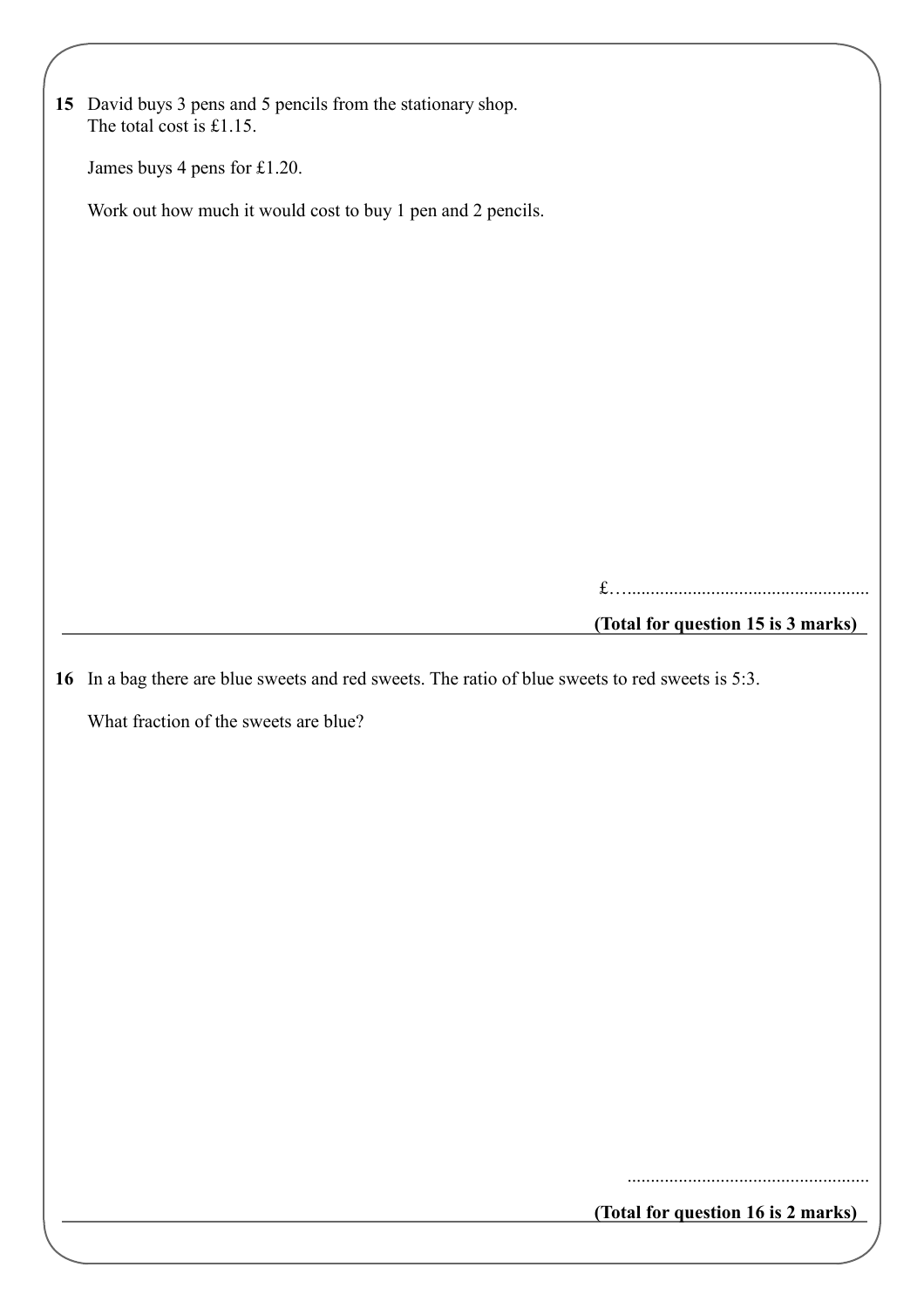| 17 | In a box there are 5 red pens, 3 blue pens and 1 green pen. |    |    |    |                                    |     |
|----|-------------------------------------------------------------|----|----|----|------------------------------------|-----|
|    | George takes at random a pen from the box.                  |    |    |    |                                    |     |
|    | Write down the probability George takes a blue pen.         |    |    |    |                                    |     |
|    |                                                             |    |    |    |                                    |     |
|    |                                                             |    |    |    |                                    |     |
|    |                                                             |    |    |    |                                    |     |
|    |                                                             |    |    |    |                                    |     |
|    |                                                             |    |    |    | (Total for question 17 is 1 mark)  |     |
|    |                                                             |    |    |    |                                    |     |
|    | Here are seven cards. Each card has a number on it.         |    |    |    |                                    |     |
|    |                                                             |    |    |    |                                    |     |
| 12 |                                                             | 10 | 18 | 12 | 11                                 |     |
|    |                                                             |    |    |    |                                    |     |
|    | (a) Work out the range of the numbers on the cards.         |    |    |    |                                    |     |
|    |                                                             |    |    |    |                                    |     |
|    |                                                             |    |    |    |                                    |     |
|    |                                                             |    |    |    |                                    |     |
|    |                                                             |    |    |    |                                    | (1) |
|    | (b) Work out the mean of the numbers on the cards.          |    |    |    |                                    |     |
|    |                                                             |    |    |    |                                    |     |
|    |                                                             |    |    |    |                                    |     |
|    |                                                             |    |    |    |                                    |     |
|    |                                                             |    |    |    |                                    |     |
|    |                                                             |    |    |    |                                    |     |
|    |                                                             |    |    |    |                                    |     |
|    |                                                             |    |    |    |                                    | (2) |
|    |                                                             |    |    |    | (Total for question 18 is 3 marks) |     |
|    |                                                             |    |    |    |                                    |     |
|    |                                                             |    |    |    |                                    |     |
|    |                                                             |    |    |    |                                    |     |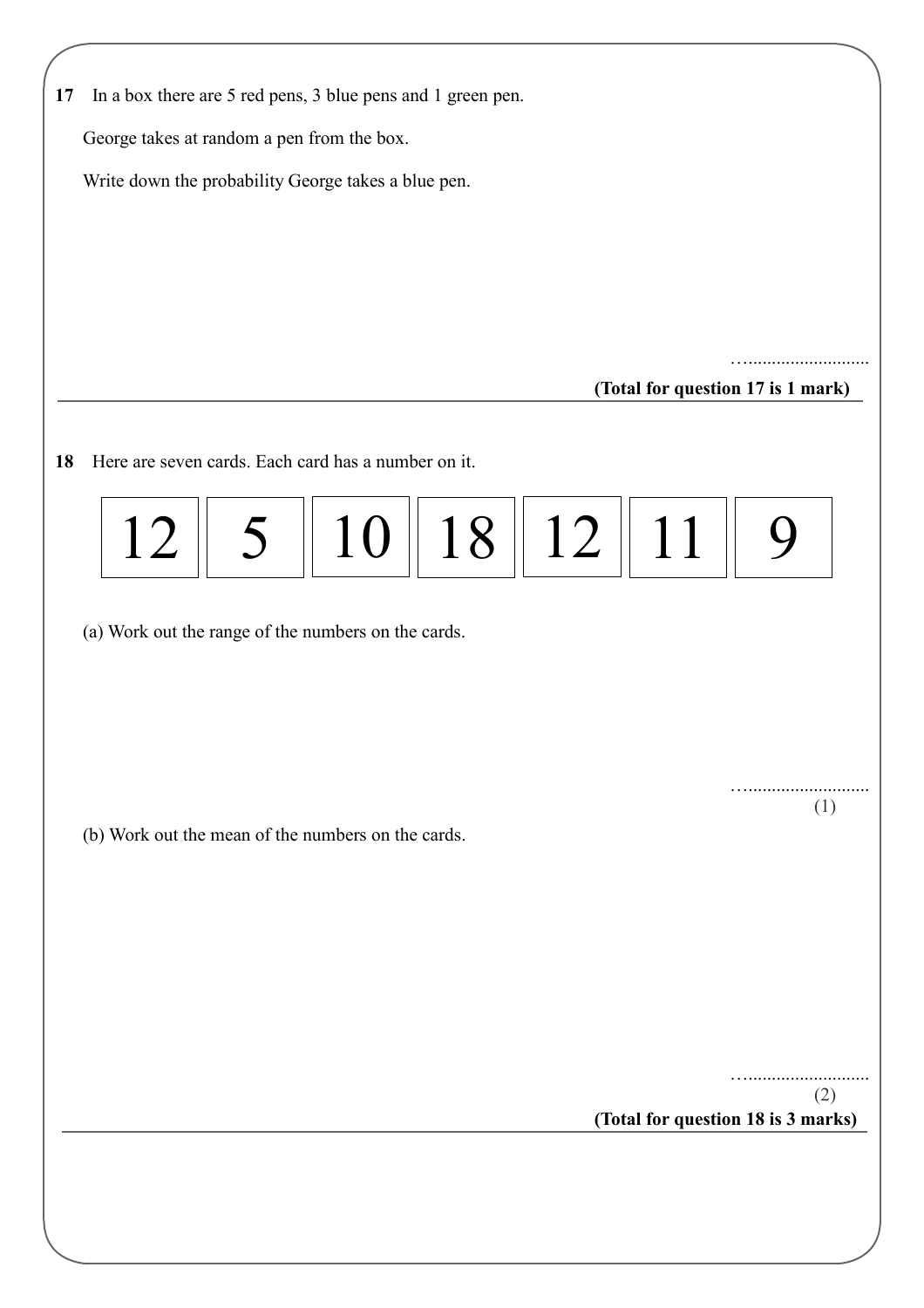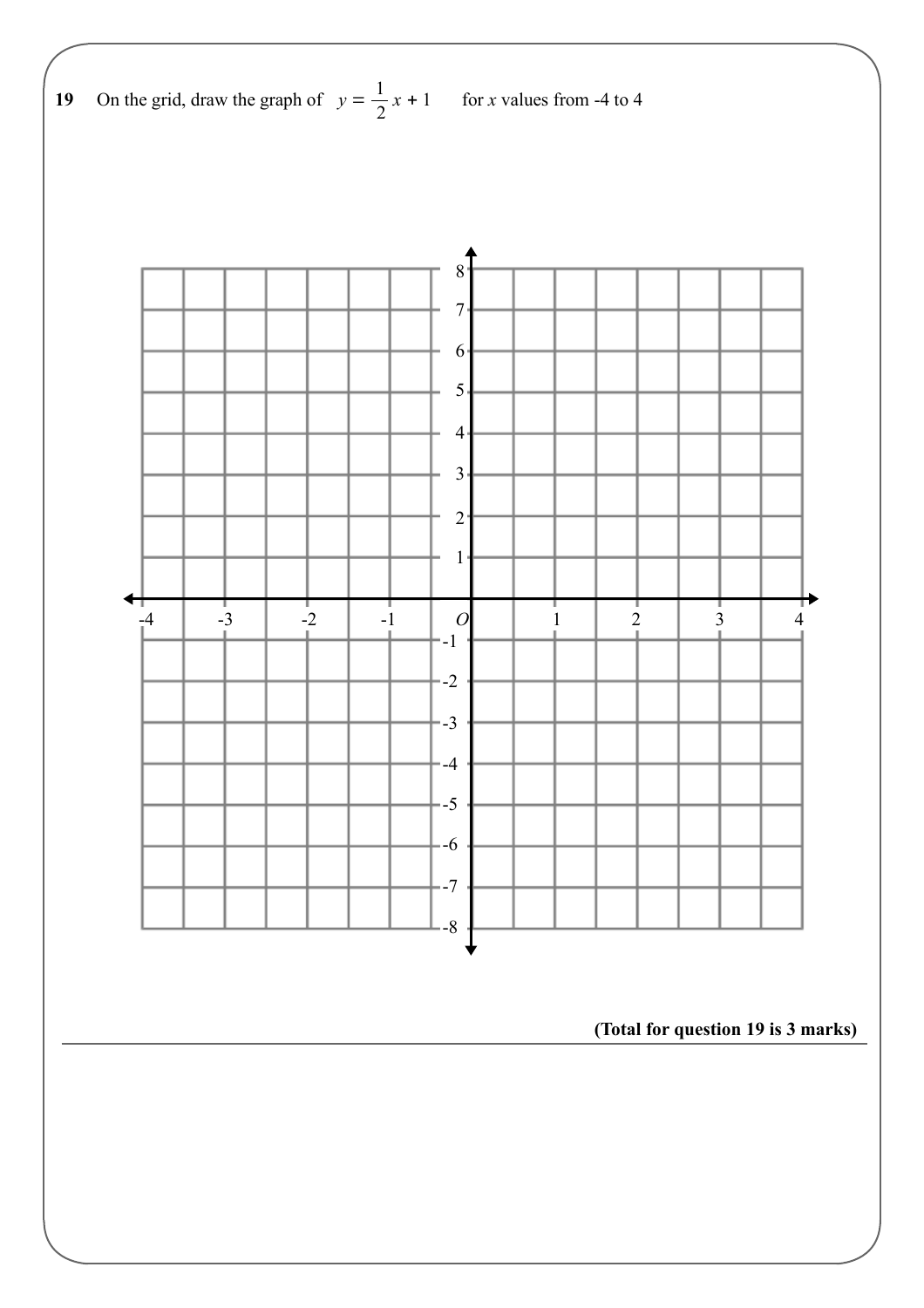**20** In a box there are blue pens, red pens and green pens. The ratio of blue pens to red pens to green pens is  $5:3:2$ 

 There are 70 pens in total. How many red pens are in the box?

…..........................

**(Total for question 20 is 3 marks)**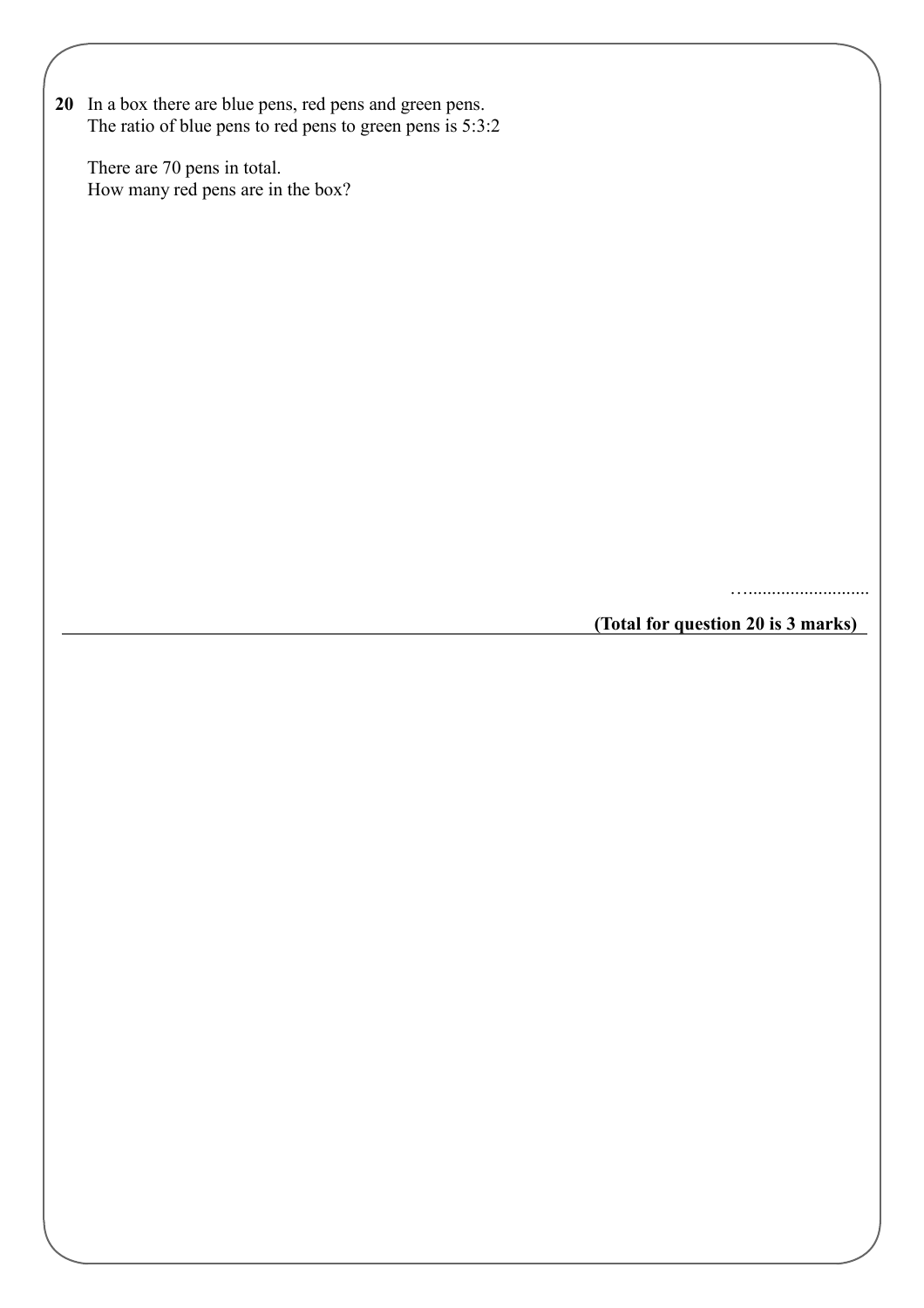**21** 100 students attended a revision lesson at the weekend.

Each student went to Maths or English or Science.

 55 of these students attended on Saturday. Over the weekend a total of 40 students went to Maths. 12 of the 27 students that went to Science went on Sunday. 10 students went to English on Saturday.

How many students went to the Maths revision lesson on Saturday?

…..........................

**(Total for question 21 is 4 marks)**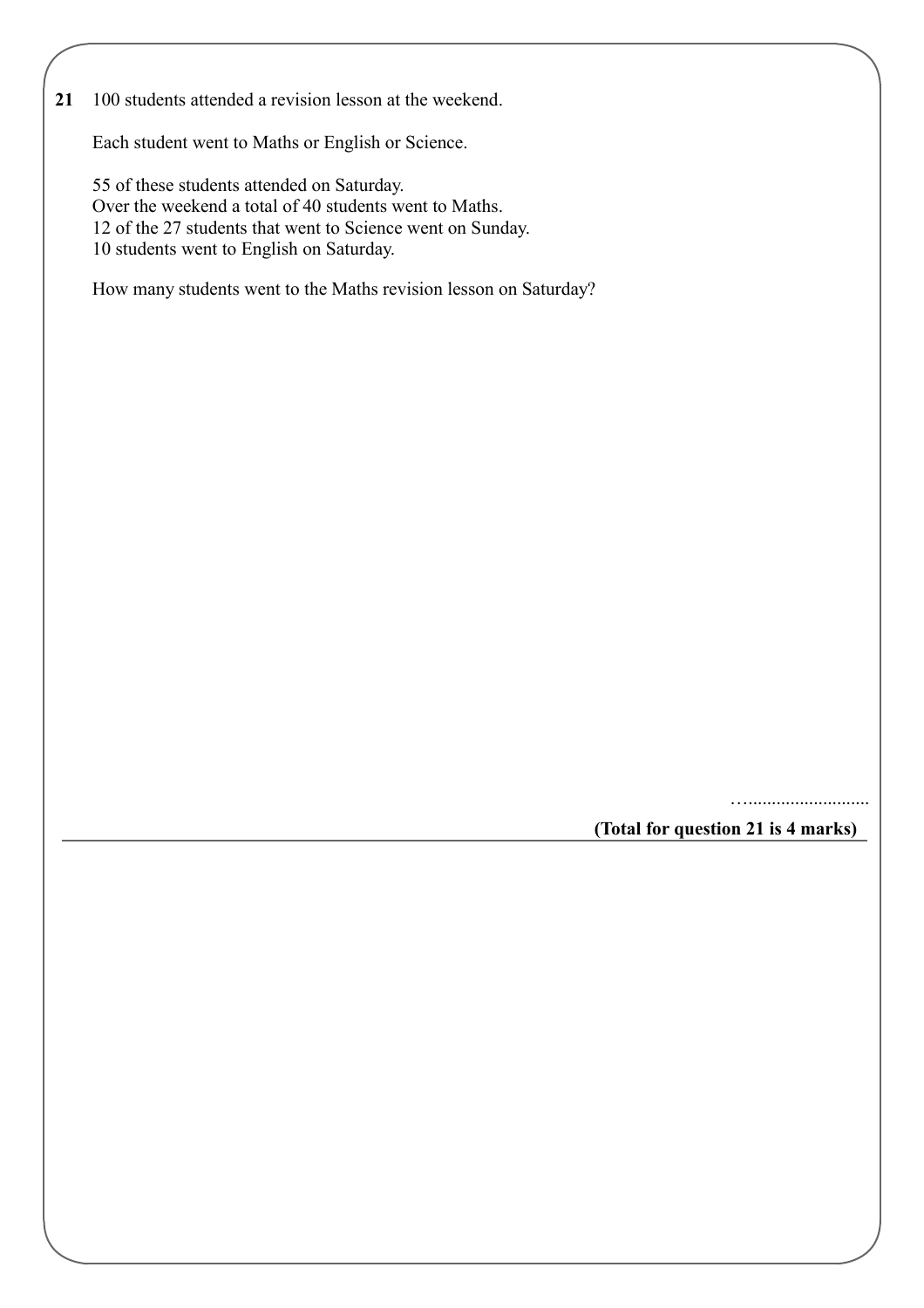**22** The diagram shows an empty water container.

The container is going to be filled using a hose pipe.

 The water will flow into the container at a rate of 2 litres per second.

 How long will it take for the container to be filled completely?



…..........................seconds

**(Total for question 22 is 4 marks)**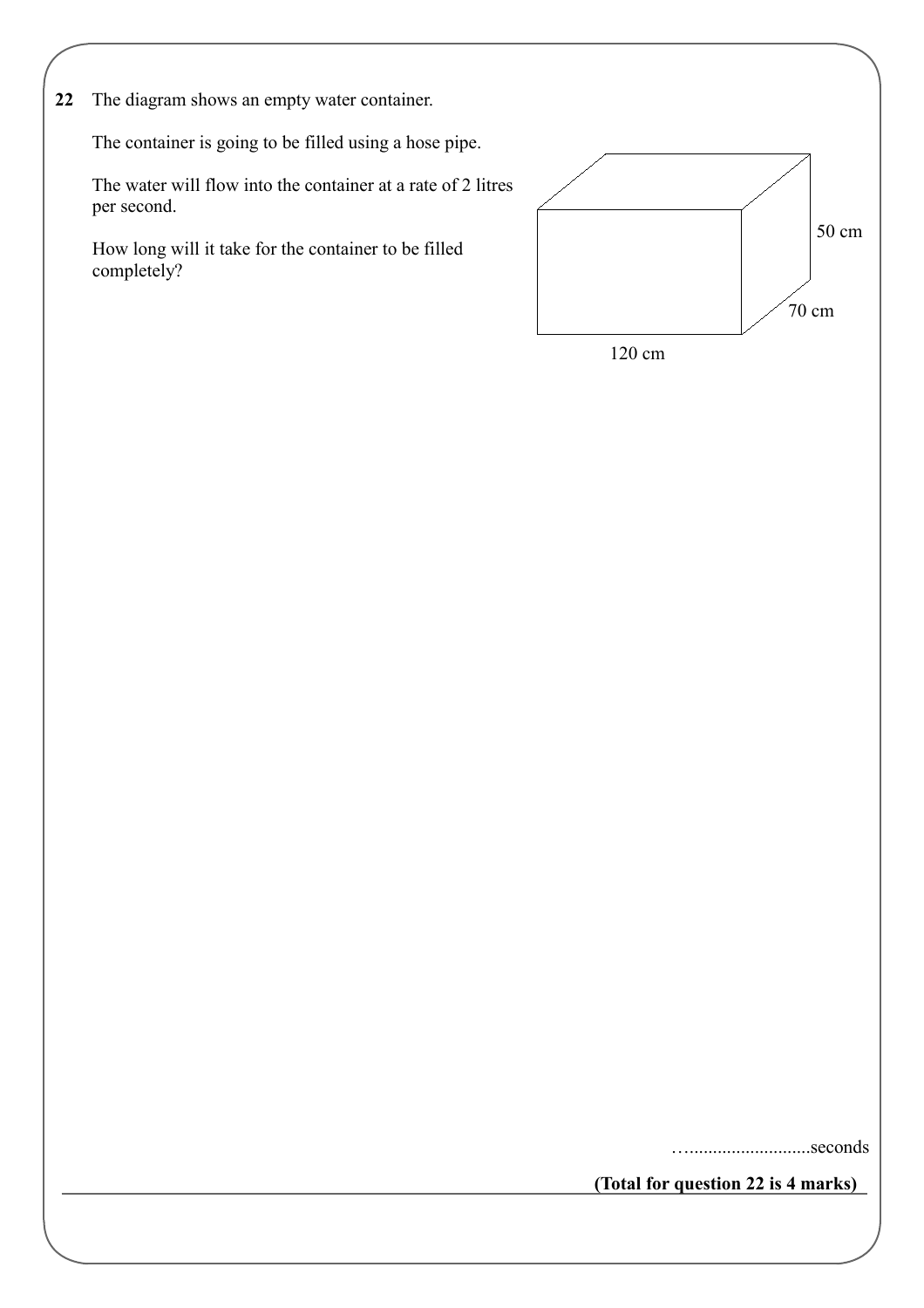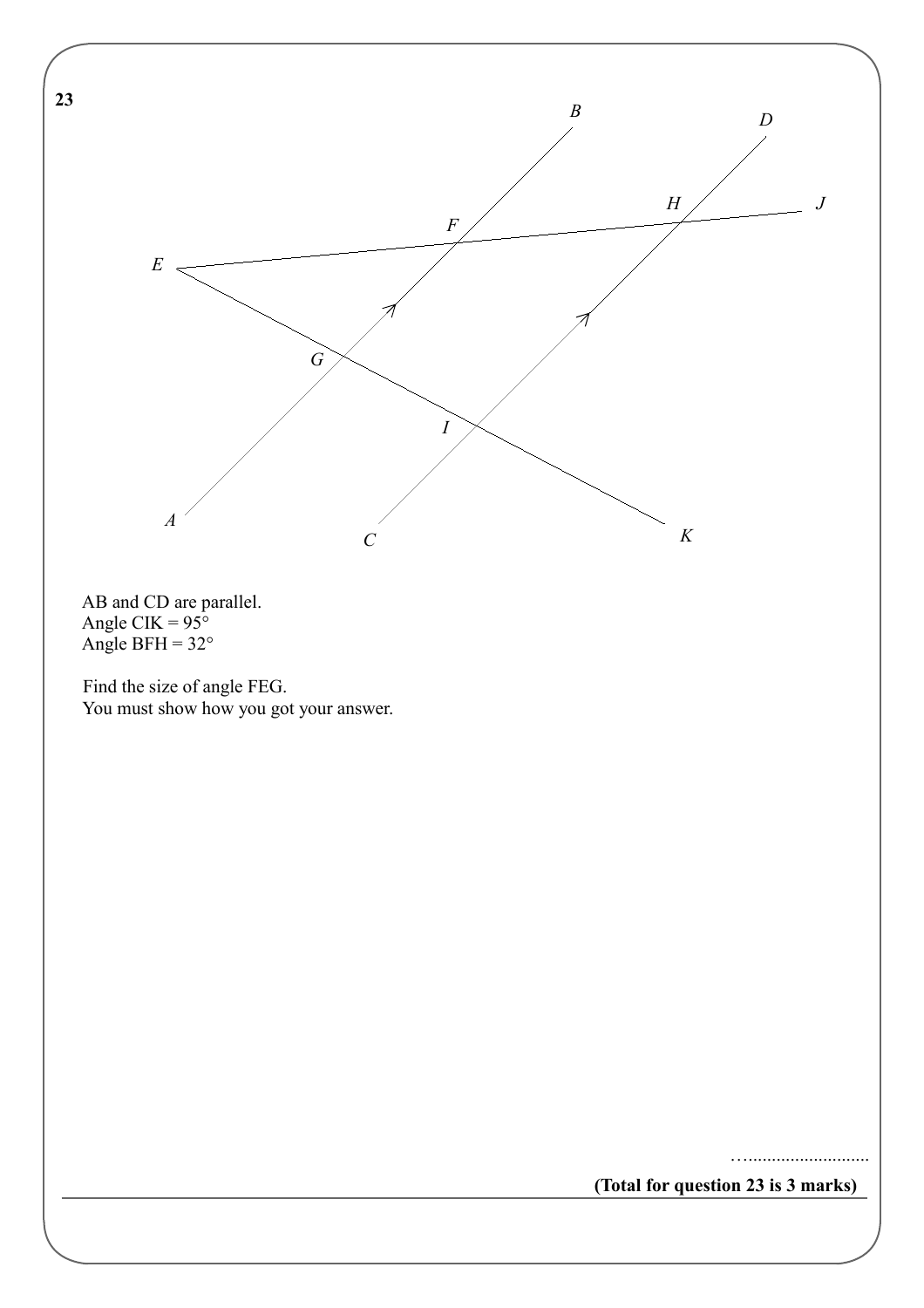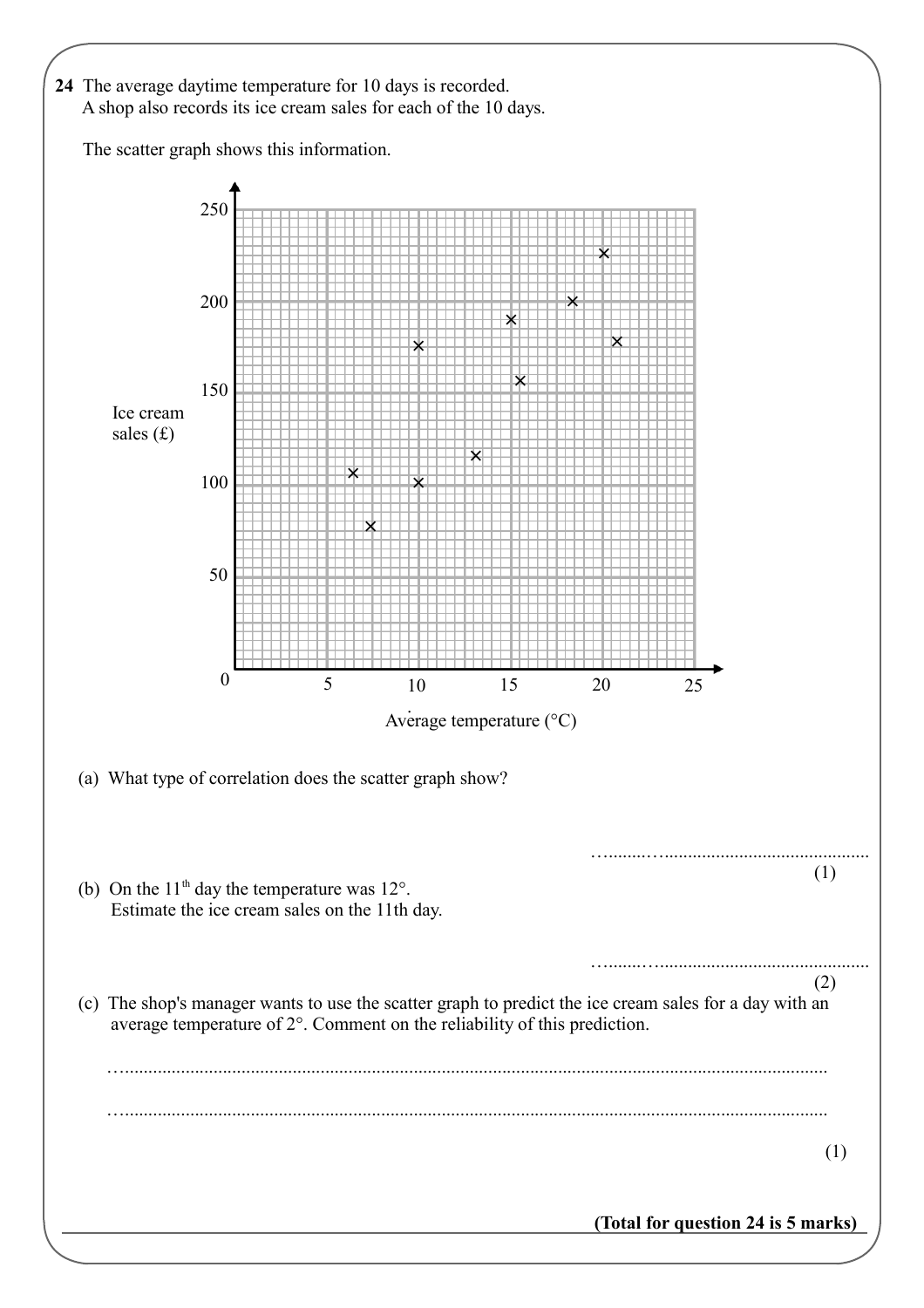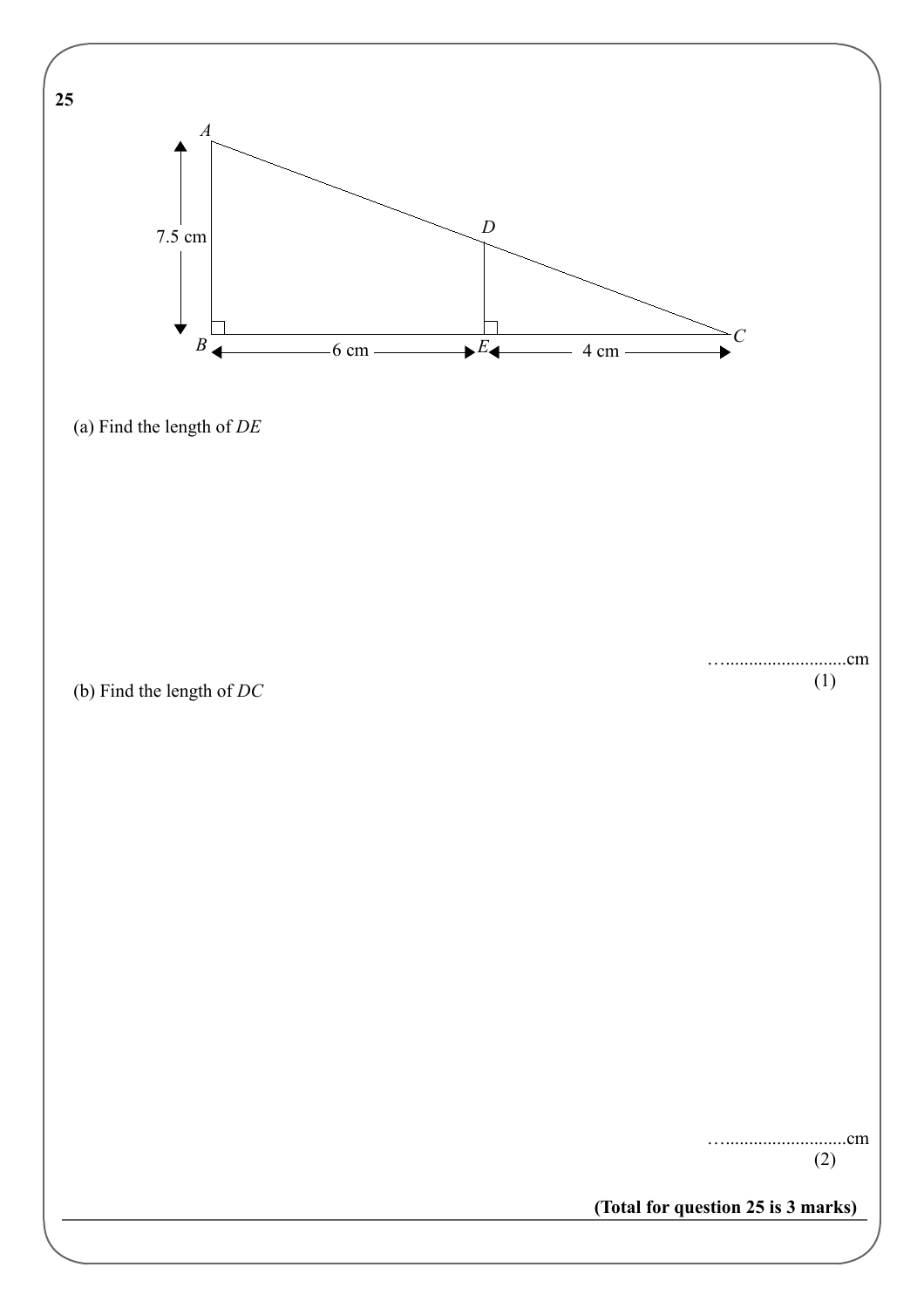**26** Stevie has some marbles. Freddie has twice as many marbles are Stevie. Danny has 5 more marbles than Freddie.

In total they have 55 marbles.

How many marbles does Danny have?

…..........................

**(Total for question 26 is 3 marks)**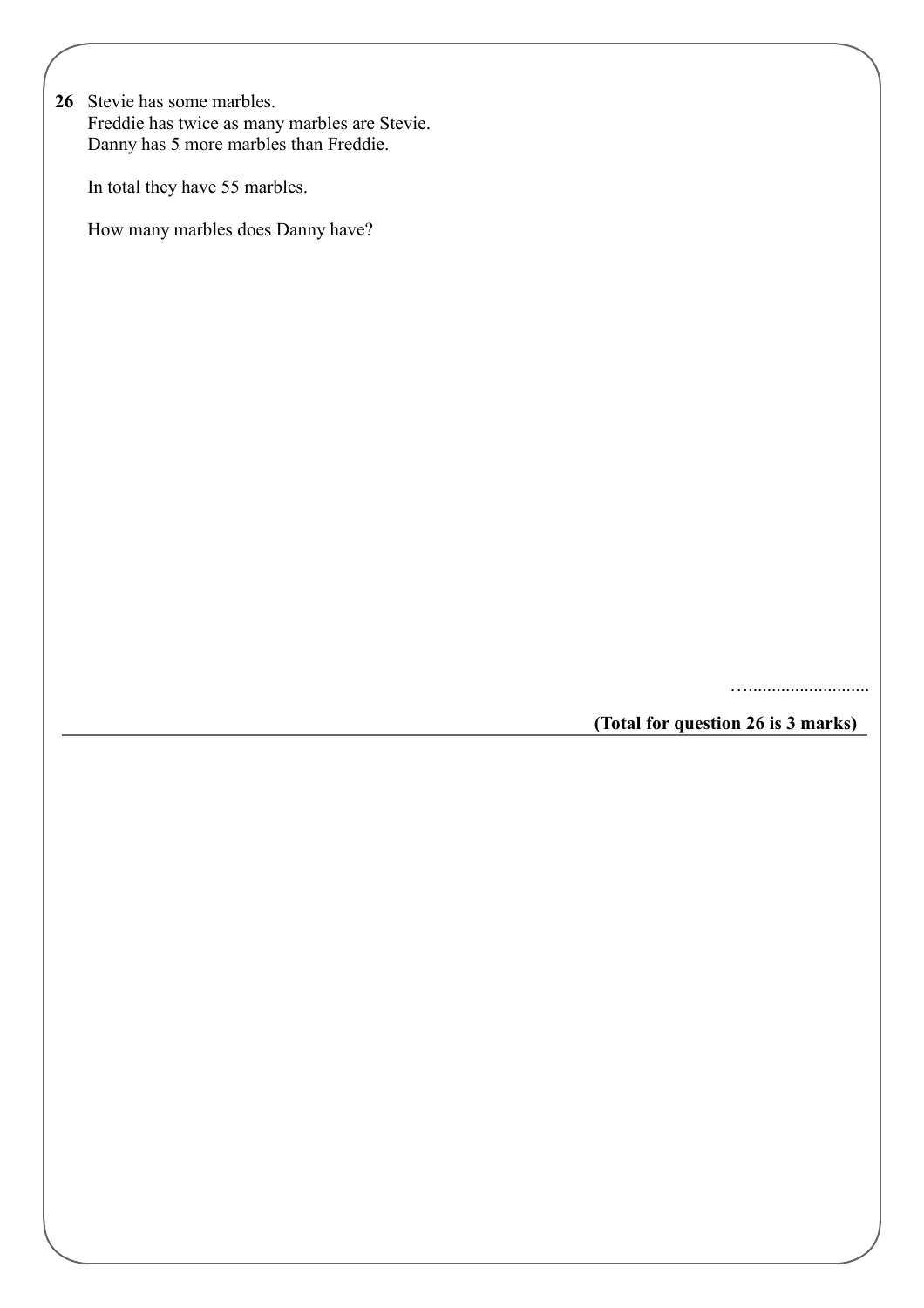| 27 Rachel drives 300 miles from London to Newcastle.                            |
|---------------------------------------------------------------------------------|
| She drives the first 165 miles at an average speed of 60 mph.                   |
| From this point it takes Rachel 3 hours and 15 minutes to complete her journey. |

What was Rachel's average speed for the whole journey?

…..........................mph

**(Total for question 27 is 4 marks)**

**28** In a sale, normal prices are reduced by 25%. Freddie bought a car in the sale. The sale price of the car was £7500. Work out the normal price of the car.

£…..........................

**(Total for question 28 is 2 marks)**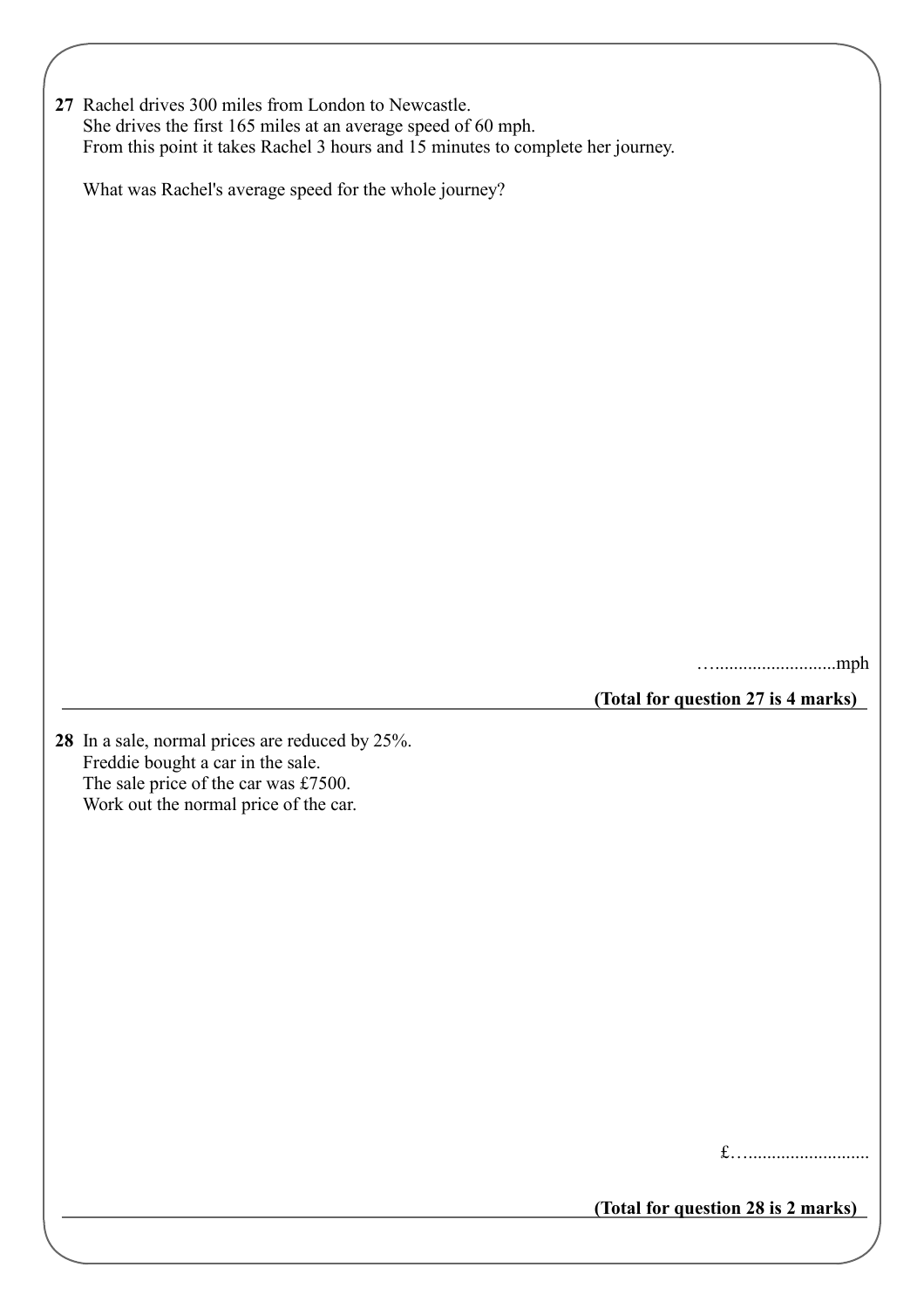| 29 | The distance from Earth to Mars is approximately 7.834 $\times$ 10 <sup>10</sup> m.<br>The distance from Earth to Neptune is approximately $4.3514 \times 10^{12}$ m. |
|----|-----------------------------------------------------------------------------------------------------------------------------------------------------------------------|
|    | (a) Estimate how many times further away Neptune is from Earth than Mars is from Earth.                                                                               |
|    |                                                                                                                                                                       |
|    |                                                                                                                                                                       |
|    | . <b>.</b> .<br>(3)<br>(b) Is your answer to part (a) an underestimate or an overestimate?<br>Give a reason for your answer.                                          |
|    |                                                                                                                                                                       |
|    | (1)<br>(Total for question 29 is 4 marks)                                                                                                                             |
| 30 | Write 240 as a product of its prime factors.                                                                                                                          |
|    |                                                                                                                                                                       |
|    |                                                                                                                                                                       |
|    |                                                                                                                                                                       |
|    |                                                                                                                                                                       |
|    |                                                                                                                                                                       |
|    |                                                                                                                                                                       |
|    |                                                                                                                                                                       |
|    |                                                                                                                                                                       |